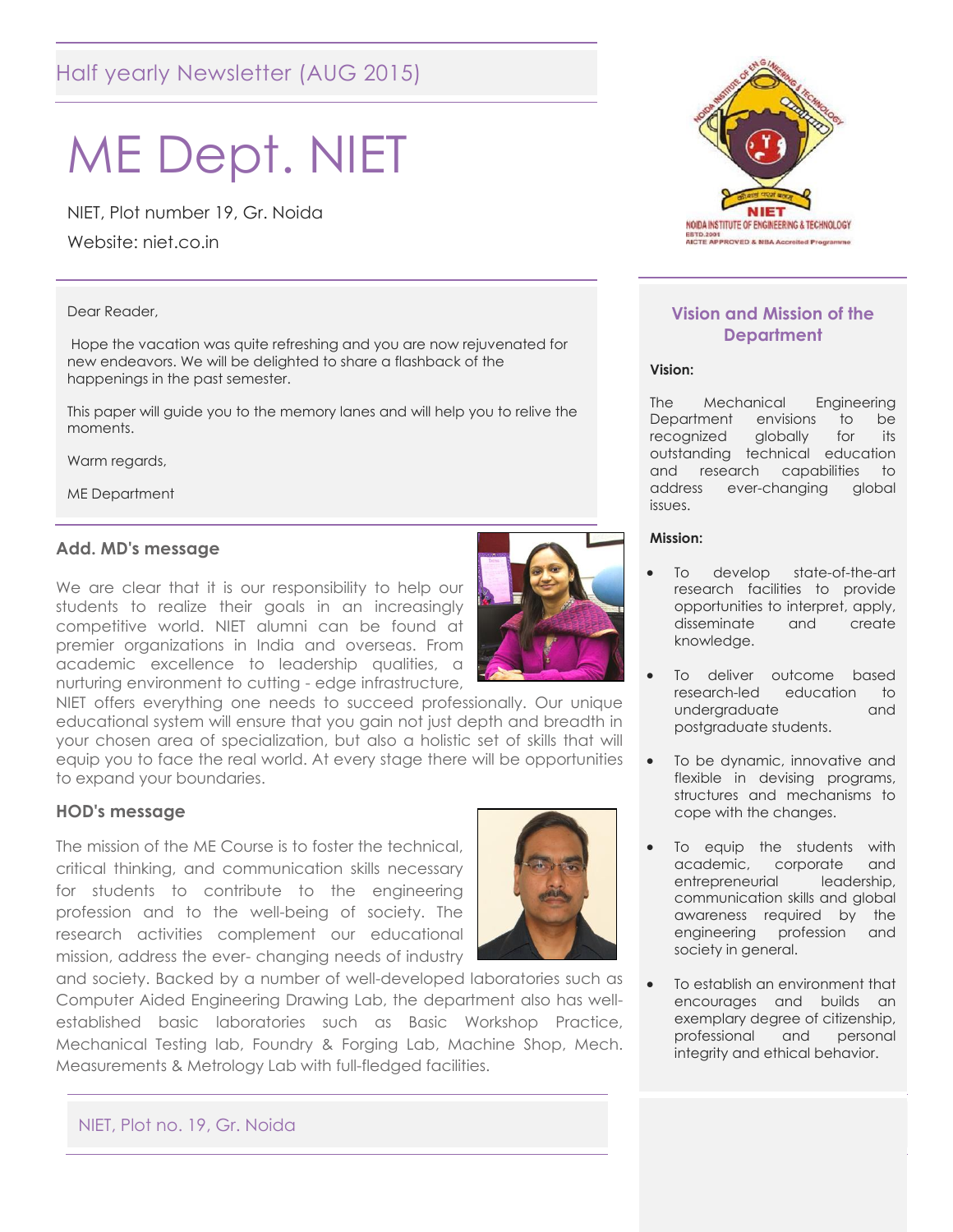#### **Conference**

Department of Mechanical Engineering, NIET, Gr. Noida, organized an international conference and exhibition on the topic *Cutting Edge Technological Challenges in Mechanical Engineering on 21st and* 22nd of March 2015. The conference was a huge success, herein providing a platform for research fellows and students. Various research papers were presented on the eve. This was organized in sync with Make In India initiative.

#### **ENZINIUS**

A techfest was organized by the Mechanical Engineering Department and naming it ENZINIUS on 14th and 15th of February 2015. Some of the organized events were:

- Strain in Brain
- Aero modeling
- Water Rocketing
- Paper Presentation
- Modeling and Simulation
- Treasure Hunt
- Photography
- Robo Rally, Cannon Ball, Robo War

#### **Farewell**

On 4th of May 2015, final year students were given farewell which was organized by the 3rd year students of Mechanical Engineering Department. The farewell was followed by a cultural event in which students of NIET performed.

### **Adoption of Village**

Mechanical Engineering Department, NIET, Gr. Noida organized Technical Quiz followed by adoption of Village Navada to provide basic amenities like education and other facilities of day-to-day use and for the upliftment of the village and society.



**ग्रेटर नोएडा (ब्यरो)** ग्रंटर नाएडा (ब्यूरा)। नालज<br>पार्क स्थित एनआईईटी कॉलेज में<br>आयोजित दो दिवसीय अंतरराष्ट्रीय कफ्रिंस और प्रदर्शनी का रविवार को समापन हुआ। इसमें मेकेनिकल<br>इंजीनियरिंग के छात्रों के अलावा देश-विदेश से आए शोधार्थियों ने<br>अपने-अपने शोधपत्र के माध्यम से मेक इन इंडिया मिशन के रोड मैप को दर्शाया।

च्या दशाया।<br>- कांफ्रेंस में भारत, इस्राइल, ओमान<br>और नाईजीरिया के कई प्रमुख जार भाइणारथा के कई प्रमुख<br>प्रस्थानों से 108 शोध पत्रों को<br>प्रस्तुति के लिए चयन किया गया।<br>इसके अलावा कार्यक्रम में सात<br>तकनीकी सेशन व एक पोस्टर सेशन .<br>का आयोजन किया गया। सर्वश्रेष्टर र भाषा गया। सम्बद्ध<br>शोध पत्र पुरस्कारों के लिए सात<br>राउंड में कठोर प्रतियोगिता हुई।<br>सामग्री और विनिर्माण क्षेत्र में आईआईटी रुड़की से आए राधा रमण मिश्रा द्वारा प्रस्तुत माइक्रोवेव कास्टिंग पर उनके शोध को सर्वश्रेष्ठ चुना या। थर्मल इंजीनियरिंग में बेस्ट पेपर गया। यमल इंजानियारेग में बेस्ट पेपर<br>अंबार्ड - नाईजीरिया - के राष्ट्रीय<br>रासायनिक - प्रौद्योगिकी - अनुसंधान<br>गणान - ने संस्थान से आए वैज्ञानिक याह्या

एनआईईटी कॉलेज में दो दिवसीय अंतरराष्ट्रीय कांफ्रेंस और प्रदर्शनी संपन्न

माइक्रोवेव कास्टिंग पर आईआईटी रुड़की के राधा रमण का शोध सर्वश्रेष्ठ

अल हसन ने जीता। उन्होंने भारी तेल उत्पादन के लिए केले के छिलके की द्रवीकरण तकनीकी पर अपने शोध को प्रस्तुत किया।

मशीन डिजाइन में बेस्ट पेपर ्नरान ाडजाइन म बस्ट<br>अवार्ड ऊर्जा अध्ययन<br>आईआईटी दिल्ली की धि<br>सुथर, एस मखर्जी और बीण की भिवराज सुथर, एस मुखर्जी और वीणा दत्ता<br>की टीम ने जीता। जामिया मिलिया इस्लामिया की वफ मिर्जा द्वारा विद्युत पोषण प्रणाली के अपघटन तकनी गर प्रस्तुत शोध को भी बहुत सराहना<br>मिली। औद्योगिक इंजीनियरिंग में<br>एबीईएस इंजीनियरिंग कॉलेज के नीरज कुमार शर्मा और अमित सिंह द्वारा सिक्स सिग्मा पर प्रस्तुत शोध के केण लेखर लिप्पा न अस्तुत शाय क<br>सर्वश्रेस्ठ पोस्टर पुरस्कार शारदा<br>यूनिवर्सिटी के तिज्जानी एम शफी<br>और उनकी टीम को मिला।





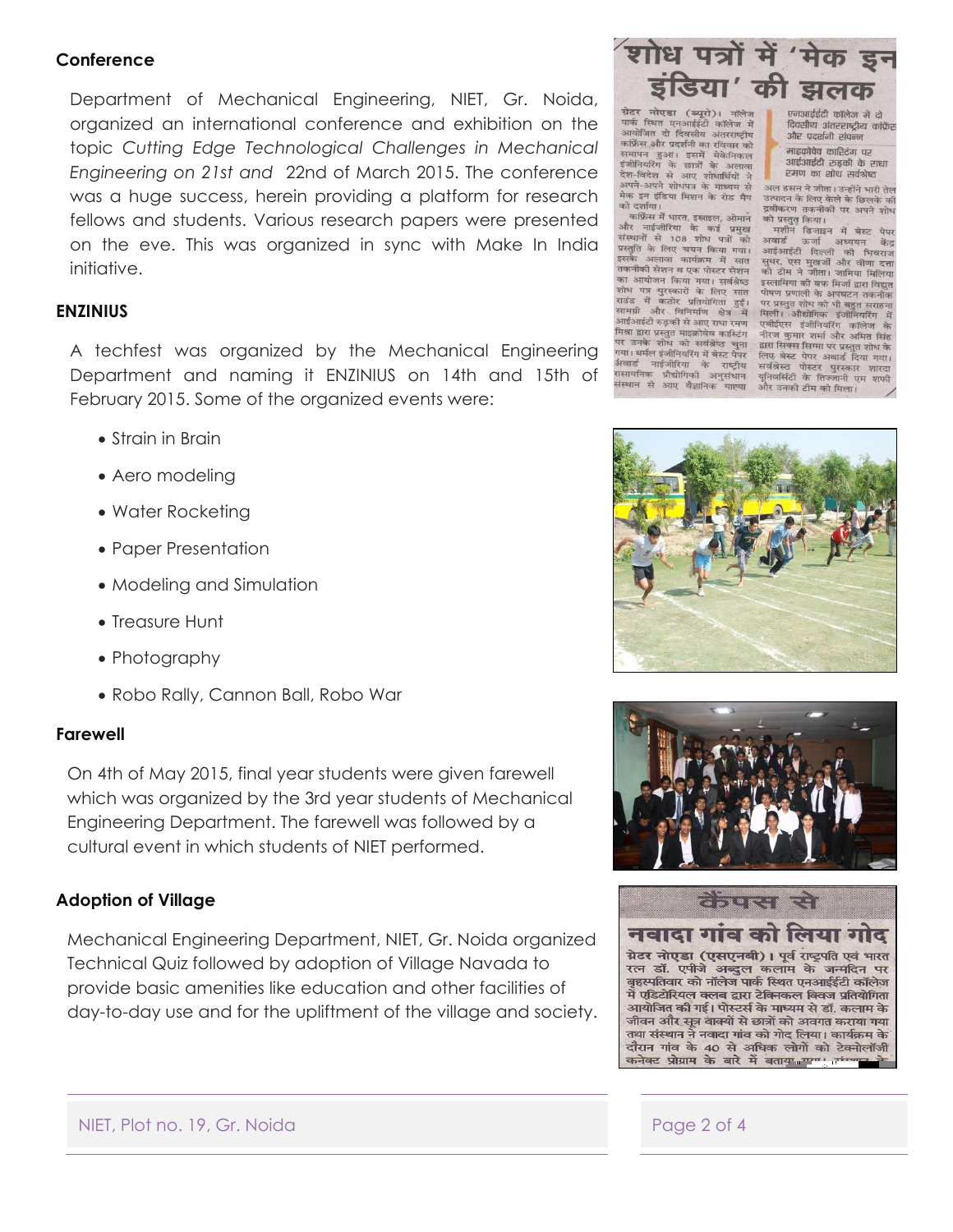## **More Important News**

### **Skill development program…**

In the month of July 2015, 4 weeks skill development program was organized by Department of Mechanical Engineering, NIET, Gr. Noida for 4th year students on the following topics:

- Refrigeration maintenance
- Lathe machine maintenance
- IC engine maintenance
- Motor welding maintainance

#### **Industrial Visit……**

Industrial visit for the students of Mechanical Engineering Dept. was arranged to familiarize the students with industrial environment:

- Ajit Automobiles
- Maruti Suzuki India
- City Cola

#### **Training Session….**

With the help of faculty members, sessions were organized for the benefit of the students to enrich their knowledge of CAD and CNC:

- AutoCAD Training session
- CNC Training session

#### **High Hopes**

Since, it is the beginning of the new semester we are planning to deliver the students the best of our potential to nurture the students in being best from the rest.